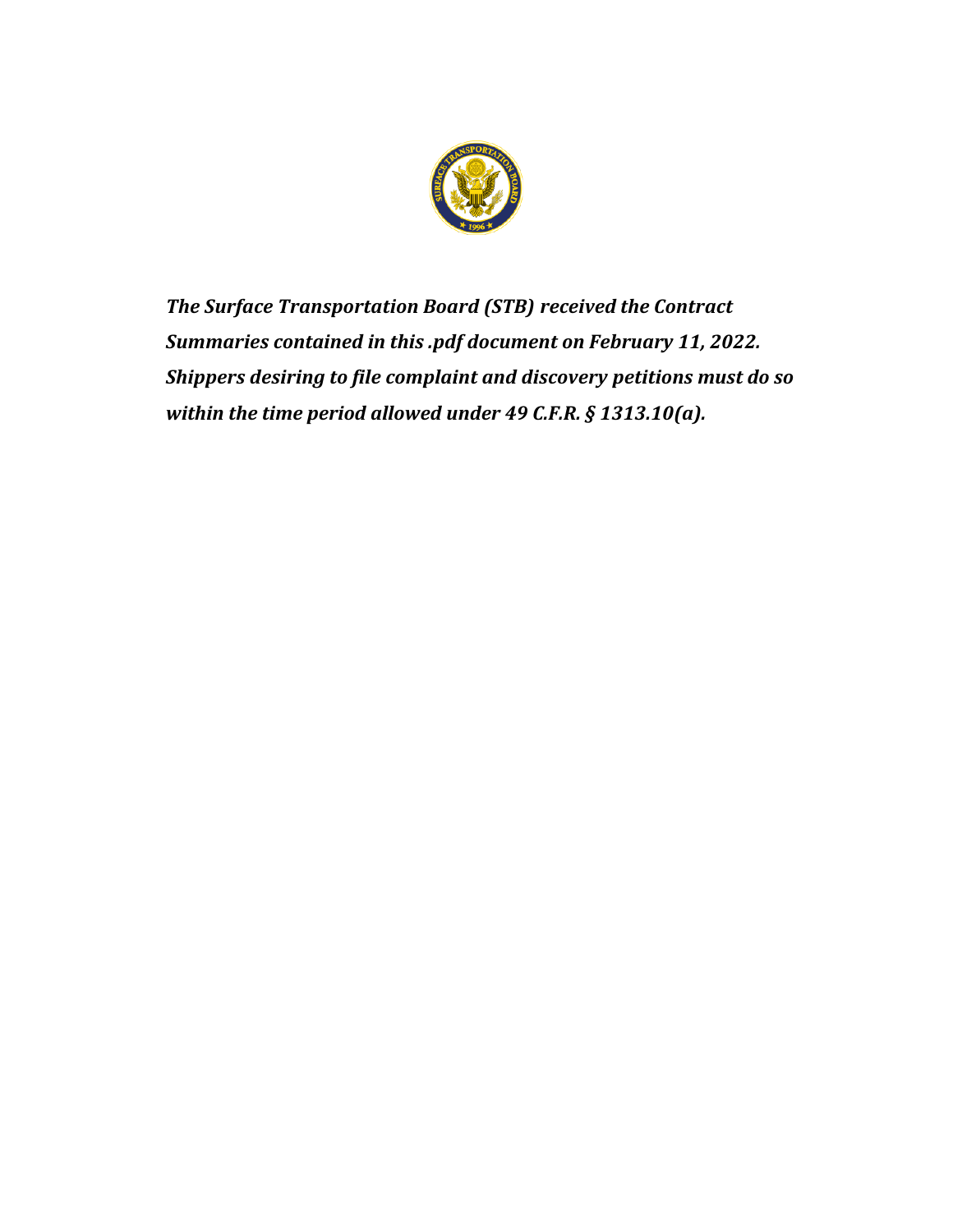## **To: Tariffs Branch Issued By: Rae-Anne Sharp**

## **Surface Transportation Board Manager Pricing Services Manager Pricing Services Manager Pricing Services 01** LONG FORM **1925 K Street, N.W.** SHORT FORM **Norfolk Southern Corporation** 20 20 SHORT FORM **Washington, DC 20423-0001 650 West Peachtree Street NW**

**RATE AUTHORITY - NEW**

## **RATE AUTHORITY - RENEWALS**

|                          | <b>KAIL AUIHURIIY - KENEWALS</b> |               |                                |                              |               |               |                                                       |                           |                                           |                                 |                                          |                                                                              |                                                                                                                                                                                                                                                                                                                                                                                                                                                                                            |                                                                                                                                                                          |                                         |                                                                                                                                                                                                                                                                                                                                                                                                                                                                                                                                                                                                                                                                                                                                                                                                                                                                                                                                                                                                                        |                                                                                                                                                                                                                                                                                                                                                                                                                                                           |                                          |                                |                                |                                    |                      |  |
|--------------------------|----------------------------------|---------------|--------------------------------|------------------------------|---------------|---------------|-------------------------------------------------------|---------------------------|-------------------------------------------|---------------------------------|------------------------------------------|------------------------------------------------------------------------------|--------------------------------------------------------------------------------------------------------------------------------------------------------------------------------------------------------------------------------------------------------------------------------------------------------------------------------------------------------------------------------------------------------------------------------------------------------------------------------------------|--------------------------------------------------------------------------------------------------------------------------------------------------------------------------|-----------------------------------------|------------------------------------------------------------------------------------------------------------------------------------------------------------------------------------------------------------------------------------------------------------------------------------------------------------------------------------------------------------------------------------------------------------------------------------------------------------------------------------------------------------------------------------------------------------------------------------------------------------------------------------------------------------------------------------------------------------------------------------------------------------------------------------------------------------------------------------------------------------------------------------------------------------------------------------------------------------------------------------------------------------------------|-----------------------------------------------------------------------------------------------------------------------------------------------------------------------------------------------------------------------------------------------------------------------------------------------------------------------------------------------------------------------------------------------------------------------------------------------------------|------------------------------------------|--------------------------------|--------------------------------|------------------------------------|----------------------|--|
| <b>STB</b><br>Contract # | Amendment                        | <b>Bureau</b> | <b>Authority</b><br><b>Nbr</b> | <b>Section</b><br><b>Nbr</b> | <b>Series</b> | <b>Series</b> | Previous   Issue Date   Previous<br><b>Issue Date</b> | <b>Expiration</b><br>Date | <b>Previous</b><br><b>Expiration Date</b> | <b>Effective</b><br><b>Date</b> | <b>Previous</b><br><b>Effective Date</b> | <b>Effective</b><br>/Expiration<br><b>Date Change</b><br>$(Y \text{ or } N)$ | Origin                                                                                                                                                                                                                                                                                                                                                                                                                                                                                     | <b>Previous</b><br>Origin                                                                                                                                                | Origin<br>Change<br>$(Y \text{ or } N)$ | <b>Destination</b>                                                                                                                                                                                                                                                                                                                                                                                                                                                                                                                                                                                                                                                                                                                                                                                                                                                                                                                                                                                                     | <b>Previous</b><br><b>Destination</b>                                                                                                                                                                                                                                                                                                                                                                                                                     | <b>Destination</b><br>Change (Y<br>or N) | <b>STCC</b>                    | <b>PrevSTC</b>                 | <b>STCC</b><br>$(Y \text{ or } N)$ | <b>SHIPPER</b>       |  |
| NS-C-1701                | - 21                             | NSSC          | 13727                          |                              | K.            | ل -           | 02-01-2022<br>01-10-2022                              | 07-31-2022                | 07-31-2022                                | 08-01-2021                      | 08-01-2021                               | N                                                                            | CHICAGO IL   CHICAGO IL<br>CINCINNATI OH CINCINNATI OI<br>DAWSON GA   DAWSON GA<br>DECATUR IL   DECATUR IL<br>DES MOINES IA DES MOINES IA<br>DETROIT MI DETROIT MI<br>EAST ST LOUIS EAST ST LOUIS<br>IL FOSTORIA<br>OH<br>FRANKFORT IN FRANKFORT IN<br><b>GARDEN CITY</b><br><b>GA KANSAS</b><br><b>CITY MO</b><br><b>MEMPHIS TN</b><br>MEXICO MO  <br>NEW ORLEANS NEW ORLEANS<br>LA QUINCY IL   LA QUINCY IL<br>SAVANNAH GA SAVANNAH GA<br>STUARTS<br>DRAFT VA<br>VALDOSTA GA VALDOSTA GA | IL FOSTORIA<br>OH<br><b>GARDEN CITY</b><br><b>GA KANSAS</b><br><b>CITY MO</b><br>KERSHAW SC   KERSHAW SC<br><b>MEMPHIS TN</b><br><b>MEXICO MO</b><br>STUARTS<br>DRAFT VA | N.                                      | ADRIAN ADBF MI<br><b>ADRIAN MI</b><br>ALTAVISTA VA<br>ANDERSON PKHP ANDERSON PKHP<br>SC ANDERSON SC SC ANDERSON SC<br><b>AVONDALE AL</b><br><b>BERWICK PA</b><br><b>BIRMINGHAM AL</b><br>CHAMBERSBUR<br>PA CHESAPEAKE   PA CHESAPEAKE<br>VA CHICAGO<br>ASHLAND AVE IL<br><b>CHICAGO IL</b><br>CLEVELAND OH   CLEVELAND OH<br>COLUMBUS CUOH COLUMBUS CUOH<br>OH<br>CONSTITUTION<br>GA DAWSON GA GA DAWSON GA<br>DECATUR IL DES   DECATUR IL DES<br>MOINES IA EAST   MOINES IA EAST<br>ST LOUIS IL ERIE   ST LOUIS IL ERIE<br>PA FOREST PARK PA FOREST PARK<br>GA FRANKFORT IN GA FRANKFORT IN<br>FT WAYNE IN<br>GAINESVILLE GA   GAINESVILLE GA<br><b>HILLSIDE NJ</b><br><b>IVORYDALE OH</b><br>JACKSONVILLE IL JACKSONVILLE II<br>KANSAS CITY MO   KANSAS CITY MO<br>KINGS MOUNTAIN   KINGS MOUNTAIN<br>NC LEXINGTON   NC LEXINGTON<br><b>MEMPHIS TN</b><br>MERIDIAN MS<br><b>MEXICO MO</b><br>MIDWEST<br>PORTAGE IN NEW PORTAGE IN NEW<br><b>ORLEANS LA</b><br>ORANGEBURG SC ORANGEBURG SC<br>$\lambda$ INICOVILLE OL | <b>ADRIAN ADBF MI</b><br>ADRIAN MI<br>ALTAVISTA VA<br><b>AVONDALE AL</b><br><b>BERWICK PA</b><br><b>BIRMINGHAM AL</b><br>CHAMBERSBUR<br>VA CHICAGO<br>ASHLAND AVE II<br>CHICAGO IL<br>OH<br>CONSTITUTION<br>FT WAYNE IN<br>GREENSBORO NC GREENSBORO NC<br>HILLSIDE NJ<br><b>IVORYDALE OH</b><br>RJCC KY LINDE TN RJCC KY LINDE TN<br><b>MEMPHIS TN</b><br><b>MERIDIAN MS</b><br><b>MEXICO MO</b><br><b>MIDWEST</b><br>ORLEANS LA<br><b>DAINICOULLE OL</b> | N.                                       | 2000000<br>OILS, FOOD<br>PREP. | 2000000<br>OILS, FOOD<br>PREP. | N                                  | ADM                  |  |
| <b>NS-C-203</b>          | - 37                             | <b>NSSC</b>   | 16537                          |                              |               |               | $02-01-2022$<br>11-30-2021                            | 11-30-2022                | 12-31-2021                                | 01-01-2022                      | 12-01-2021                               | <b>Y</b>                                                                     | ALL POINTS XX ALL POINTS XX                                                                                                                                                                                                                                                                                                                                                                                                                                                                |                                                                                                                                                                          | N.                                      | ALL POINTS XX ALL POINTS XX                                                                                                                                                                                                                                                                                                                                                                                                                                                                                                                                                                                                                                                                                                                                                                                                                                                                                                                                                                                            |                                                                                                                                                                                                                                                                                                                                                                                                                                                           | N.                                       | 0113300                        | 0113300                        | N                                  | THE<br>ANDERSONS     |  |
| NS-C-1711B               | 11                               | NSSC          | 17051                          | 4                            |               | H             | 02-04-2022 01-28-2022                                 | 09-30-2022                | 09-30-2022                                | 10-01-2021                      | 10-01-2021                               | N.                                                                           | CHICAGO IL CHICAGO IL<br>CORINTH MS CORINTH MS<br>MERIDIAN MS   MERIDIAN MS<br>NEW ORLEANS NEW ORLEANS<br>LA                                                                                                                                                                                                                                                                                                                                                                               | LA                                                                                                                                                                       | N.                                      | <b>BOYCE TN</b><br>DODDVILLE SC<br><b>DORAVILLE GA</b><br>DOVER DCR DE DOVER DCR DE<br><b>EAST</b><br><b>GARY IN</b><br><b>HERSHEY PA</b><br>PA MORRISTOWN   TN NEWPORT TN<br>TN NEWPORT TN   ORRVILLE OH<br>ORRVILLE OH<br>SPARTANBURG<br>DRAFT VA TYNER   TN XCLEVELAND<br>TN XCLEVELAND<br>OH GRP OH                                                                                                                                                                                                                                                                                                                                                                                                                                                                                                                                                                                                                                                                                                                | ASHEBORO NC ASHEBORO NC<br><b>BOYCE TN</b><br>CHARLOTTE NC   CHARLOTTE NC<br>DODDVILLE SC<br>DORAVILLE GA<br>EAST<br>GREENVILLE PA   GREENVILLE PA<br><b>GARY IN</b><br><b>HERSHEY PA</b><br><b>LANDISVILLE PA   LEOLA PA LITITZ</b><br>LEOLA PA LITITZ   PA MORRISTOWN<br>SPARTANBURG<br><b>SC STUARTS</b><br>SC STUARTS   DRAFT VA TYNER<br>OH GRP OH                                                                                                   |                                          | 2062110                        | 2062110                        | N                                  | CARGILL/<br>CERESTAR |  |

| <b>STB</b>        | Amendment | <b>Bureau</b> | <b>Authority Nbr</b> | <b>Section Nbr</b> | <b>Series</b> | <b>Issue Dt</b> | <b>Expiration Dt</b> | <b>Effective Dt</b> | Origin                | <b>Destination</b>            | <b>STCC</b> | <b>RAILROAD</b>                                                                                                                   | <b>SHIPPER</b> |
|-------------------|-----------|---------------|----------------------|--------------------|---------------|-----------------|----------------------|---------------------|-----------------------|-------------------------------|-------------|-----------------------------------------------------------------------------------------------------------------------------------|----------------|
| <b>Contract#</b>  |           |               |                      |                    |               |                 |                      |                     |                       |                               |             |                                                                                                                                   |                |
| <b>NS-C-1928C</b> |           | <b>NSSC</b>   | 7643                 |                    |               | 01-31-2022      | 07-31-2022           | 01-01-2022          | <b>GENEVA FGLK NY</b> | <b>GUILDERLAND CTR SNY NY</b> | 0113200     | <b>NORFOLK SOUTHER</b><br><b>RAILWAY COMPANY AND</b><br><b>CONSOLIDATED</b><br><b>SUBSIDIARIES</b><br>650 W PEACHTREE ST NW,<br>. | THE DELONG CO. |